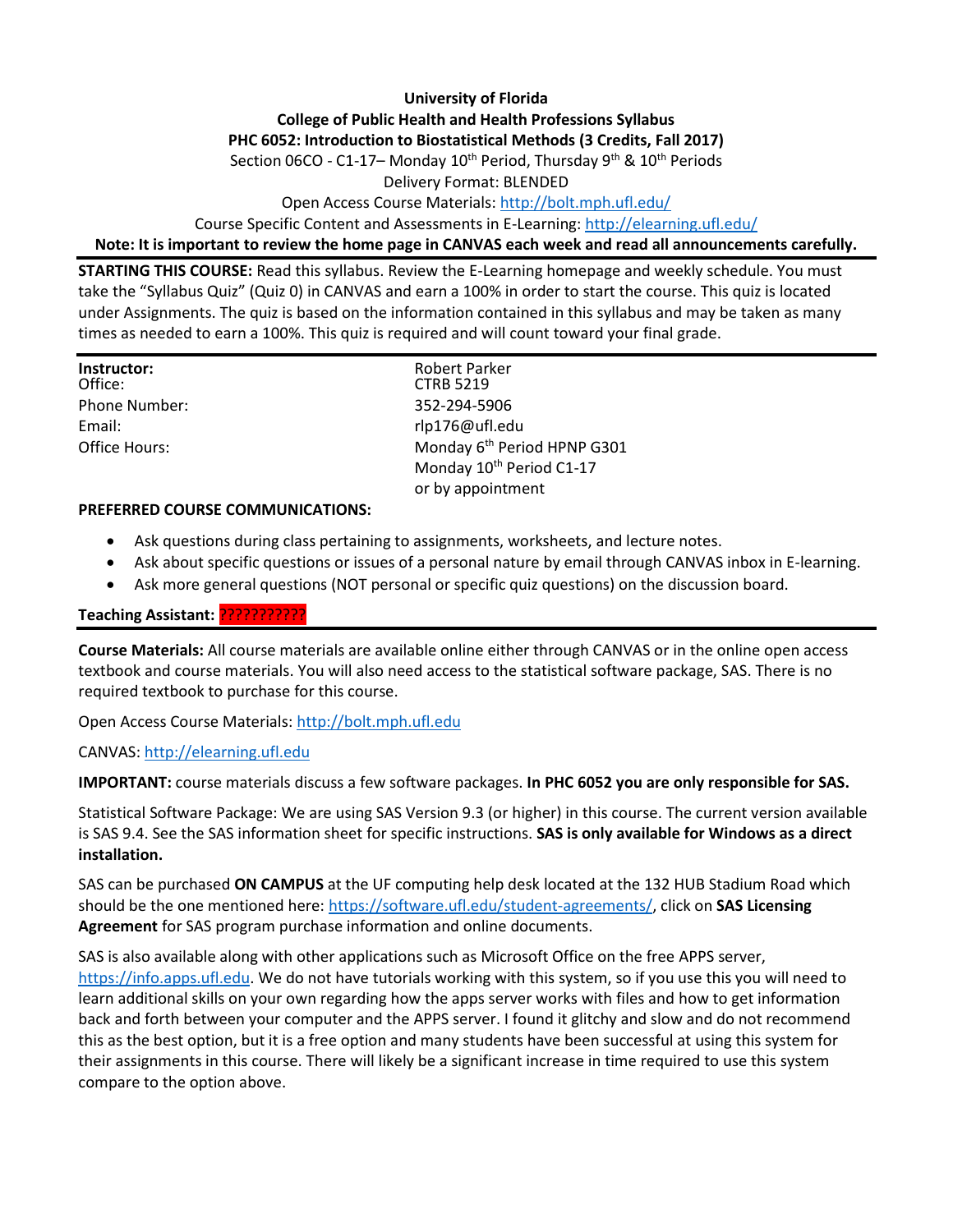#### **ABOUT THE COURSE**

**PREREQUISITES AND CO-REQUISITES:** There are no specific prerequisite courses, but students should be comfortable working with equations and performing basic mathematical calculations including order of operations, fractions, and square roots.

**COURSE OVERVIEW:** This 3-credit course is a sophisticated introduction to the concepts and methods of biostatistical data analysis. The topics include descriptive statistics, probability, standard probability distributions, sampling distributions, point and confidence interval estimation, hypothesis testing, sample size estimation, one and two-sample parametric and non-parametric methods for analyzing continuous or discrete data, and simple linear regression. The SAS statistical software package will be taught in this class for data management and statistical analyses.

**COURSE OBJECTIVE AND/OR GOALS:** Upon completion of this course, students will be able to

- CO-1: Describe the role biostatistics severs in the discipline of public health.
- CO-2: Differentiate among different sampling methods and discuss their strengths and limitations.
- CO-3: Describe the strengths and limitations of designed experiments and observational studies.
- CO-4: Distinguish among different measurement scales, choose the appropriate descriptive and inferential statistical methods base on these distinctions, and interpret the results.
- CO-5: Determine preferred methodological alternatives to commonly used statistical methods when assumptions are not met.
- CO-6: Apply basic concepts of probability, random variation, and commonly used statistical probability distributions.
- CO-7: Use statistical software to analyze public health data.
- CO-8: Develop presentations based on statistical analyses for both public health professionals and educated lay audiences.

**Relation to Program Outcomes:** This three-credit course is a required concentration core course for MPH Biostatistics students and covers the following MPH Biostatistics competencies.

- Describe the role of biostatistics in public health research.
- Interpret and critique analyses found in public health studies.
- Use appropriate statistical methodology to address public health problems.
- Develop presentations based on statistical methods and analyses for both public health professionals and educated lay audiences.
- Apply software to conduct statistical analyses.

This course is a core public health course for other MPH concentrations and covers the following MPH competencies.

- Monitor health status to identify and solve community health problems. (#1)
- Diagnose and investigate health problems and health hazards in the community using an ecological framework. (#2)
- Evaluate effectiveness, accessibility, and quality of personal and population-based health services. (#8)
- Conduct research for new insights and innovative solutions to health problems. (#9)
- Communicate effectively with constituencies in oral and written forms. (#10)

**What is blended learning and why is it important?** A Blended Learning class uses a mixture of technology and face-to-face instruction to help you maximize your learning. Knowledge content that I would have traditionally presented during a live class lecture is instead provided online before the live class takes place. This lets me focus my face-to-face teaching on course activities designed to help you more directly.

**What is expected of me?** You are expected to actively engage in the course throughout the semester. You must come to class prepared by completing all out of class assignments. This preparation gives you the knowledge or practice needed to engage in higher levels of learning during the live class sessions. If you are not prepared for the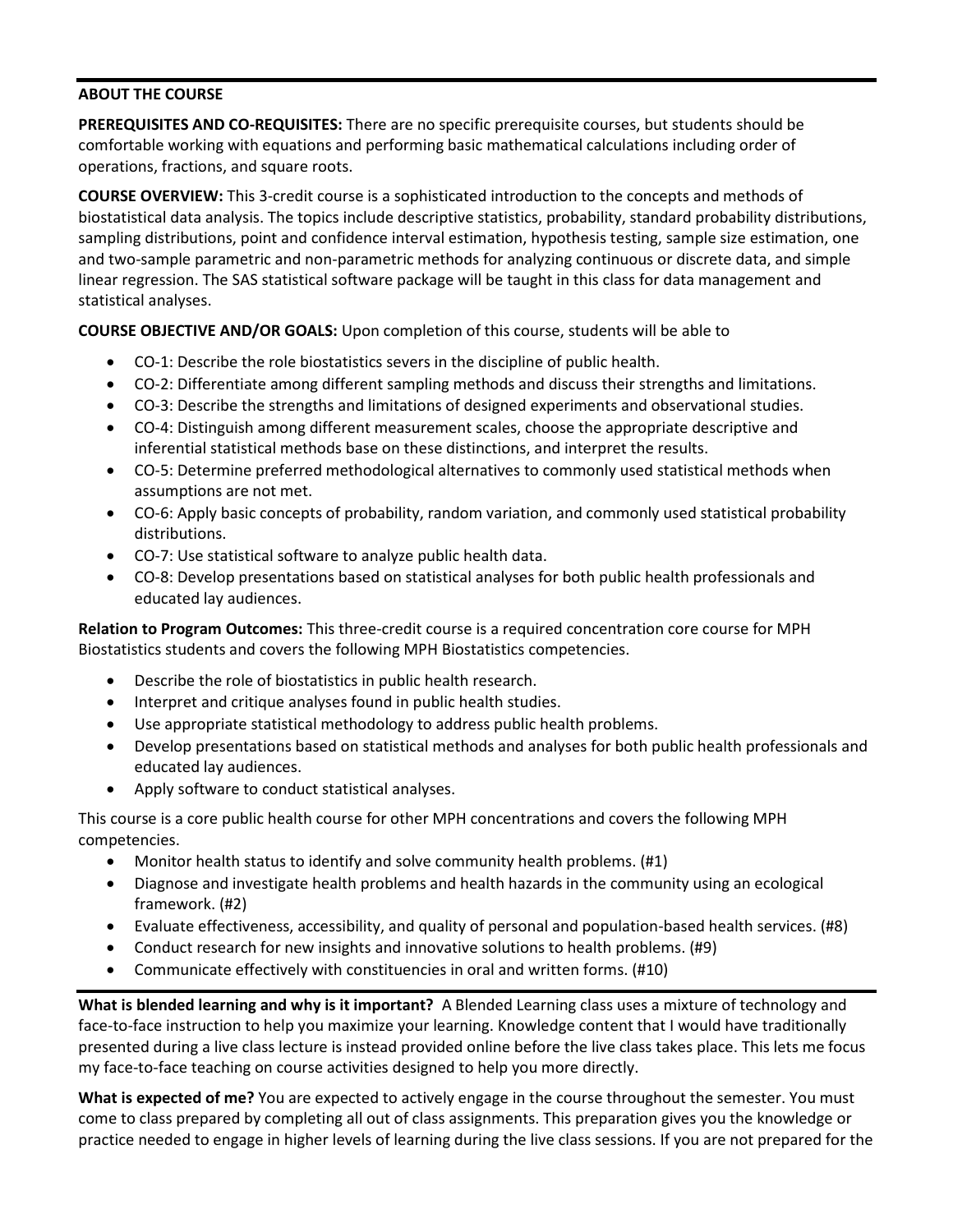face-to-face sessions, you will struggle to keep pace with activities occurring in the live sessions, and it is unlikely that you will reach the higher learning goals of the course. Similarly, you are expected to actively participate in the live class. Your participation fosters a rich course experience for you and your peers which facilitates overall mastery of the course objectives.

Because I post materials online, you can go back and review it as many times as needed to feel comfortable with the material prior to live class. Please keep in mind that you have to allocate your time wisely to take full advantage of the blended learning approach.

## **DESCRIPTION OF COURSE CONTENT, COURSE MATERIALS, AND TECHNOLOGY**

**COMPUTING:** Please review the Student Computing requirements appropriate for you found at

**COURSE MATERIALS:** There is no textbook to purchase for this course. Course materials will be provided in the form of an "online" textbook at [http://bolt.mph.ufl.edu.](http://bolt.mph.ufl.edu/) The materials for each week will be clearly identified in the E-Learning site for the course. Students are expected to work through the material as scheduled. This page can be used to test your system[: http://bolt.mph.ufl.edu/2012/11/07/test-your-system/.](http://bolt.mph.ufl.edu/2012/11/07/test-your-system/)

It is very important that you work through all content contained on this site as directed and ask questions about the material you do not understand. **Working through the content from start to finish is the best approach to achieve a high level of understanding and success in this course.**

**WORKSHEETS:** The primary difference between the online course and the campus course is an attendance and group activity requirement. The group activities are based upon the worksheets which both groups of students are provided. The worksheets are always available. The solutions will be released soon after the campus course activity is completed.

**VIDEOS:** Most videos presented in the course material are stored in YouTube. If the text in the video is too blurry, try increasing the quality of the YouTube video using the small gear icon which appears at the bottom of the video when it is playing. If you want to view the video faster or slower, you can adjust the speed using the gear icon. Many videos have close captions and/or transcripts available.

**FLASH:** Embedded self-assessment quizzes and other components of the course materials require Flash. Be sure to enable Flash in your browser and update if needed [\(http://www.adobe.com/software/flash/about/.](http://www.adobe.com/software/flash/about/))

**RECOMMENDED SAS BOOKS:** The Little SAS Book: A Primer 5th ed., by Lora Delwiche and Susan Slaughter is available online via UF, or Applied Statistics and the SAS Programming Language (2005), by Ron P. Cody and Jeffrey K. Smith. The best for you may depend on what you might be doing with SAS after our course. Many resources are available both in print and online via the UF library. Your recommendations for others are also appreciated.

**SAS INFORMATION:** If you have questions about SAS ask in the "SAS Questions" discussion board. **Do not allow yourself to waste time working in the software, if you are having issues, let us know immediately and we will help as soon as possible. Try to make sure as much of your time as possible in the software is productive.** We offer some advice below and are happy to help you determine the best approach for you.

There are tutorials provided for all skills needed for assignments in this course. We have tried to make it as easy as possible to follow along with the tutorials. Watching the videos at a slower speed can help. Viewing the transcripts while you watch or work in SAS may also help. Whenever possible, many students find it helpful to have the videos playing in one window, monitor, or other device while working in the software in another, pausing as needed to work through the process with your own data.

There is also a document on the main SAS Resource page called SAS Skills Document for Material Covered in PHC 6052. This can be very useful but does contain more and possibly different code than we cover in our newer video tutorials. You can also look at the SAS code posted on the actual tutorial pages. As you become more proficient in SAS, it may be that looking at the code will be all that is necessary for you to learn new SAS skills.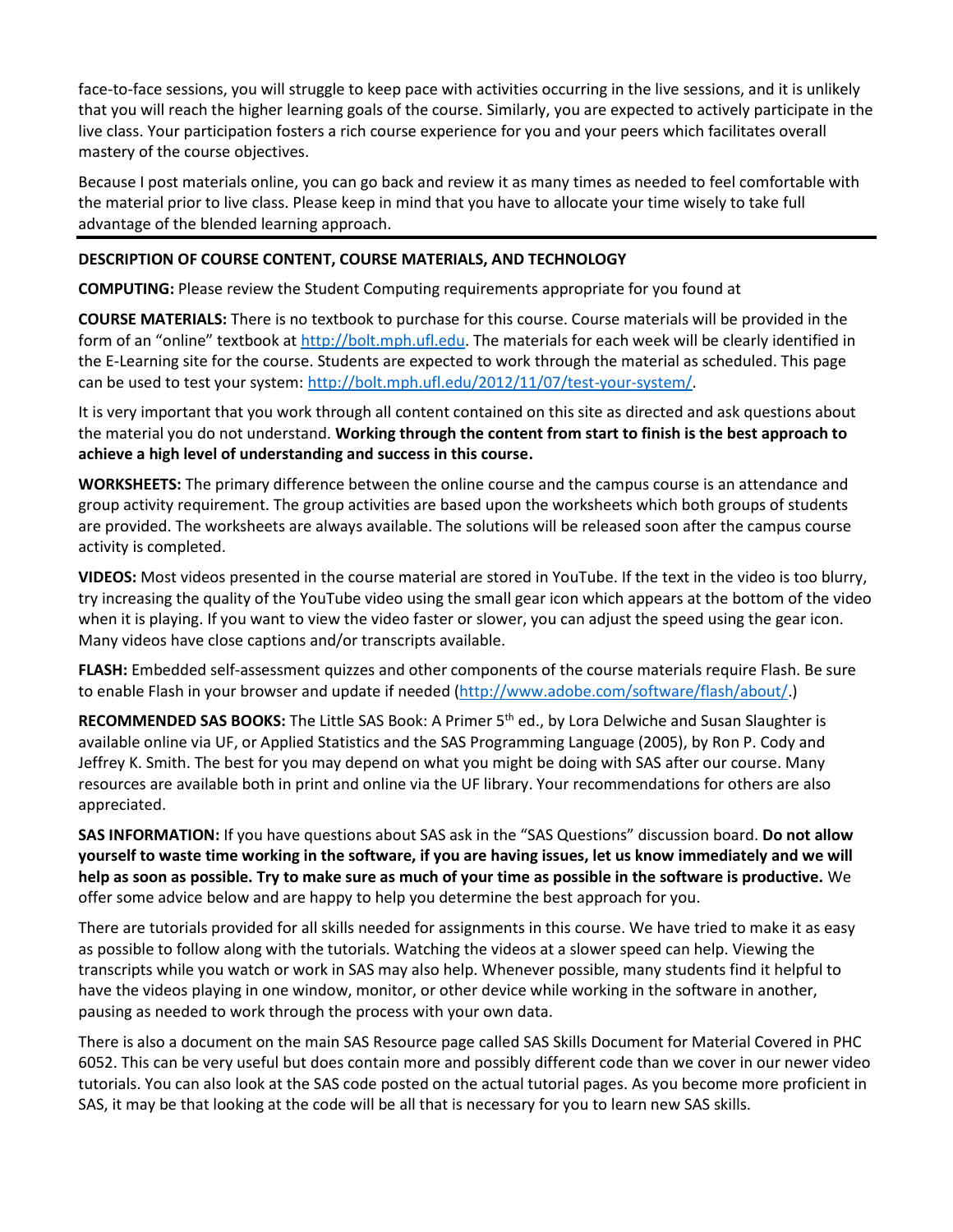**E-LEARNING:** An E-Learning site will be available for the course. **The weekly schedule and all course materials are available online through this site including grades, assignments, discussions boards, and other course information. It is very important to check the home page of this site each week and review all announcements carefully.** E-Learning is accessible at<http://elearning.ufl.edu/> or through my.ufl.edu. You must have a valid Gatorlink ID and password. For assistance, call the UF Help Desk at 352-392-HELP.

**NON-SAS TECHNICAL HELP:** Information on many common issues can be found in the E-Learning support pages at [http://studentlife.online.mph.ufl.edu/e-learning/.](http://studentlife.online.mph.ufl.edu/e-learning/)

For technical difficulties with E-Learning in general please contact the UF Help Desk at: [Learning-support@ufl.edu](mailto:Learning-support@ufl.edu) or (352) 392-HELP – select option 2.

For technical support for our E-Learning CANVAS site, activities and assessments, please contact Dr. Parker.

## **UF BROWSER RECOMMENDATIONS:**

<https://kb.helpdesk.ufl.edu/FAQs/SupportedBrowsersForUFWebsites>

**RESPONSE TIMES:** For questions posted Monday-Thursday, I will try my best to respond within 24 hours. For questions posted Friday-Sunday, I will respond Monday or as soon as possible thereafter.

**ANNOUNCEMENTS:** Class announcements will be sent via the Announcements tool in E-Learning. You should have your CANVAS notification settings to send alerts to your UF email for announcements through CANVAS. You are responsible for all information in these announcements. As a student of the University of Florida, it is very important to check your UFL email address and course sites regularly. An easy way to access your UF email account is at [http://webmail.ufl.edu.](http://webmail.ufl.edu/)

**DISCUSSION BOARDS:** Reviewing the discussion posts of other students and posting your own can be very helpful.

#### **ACADEMIC REQUIREMENTS AND GRADING**

**Note:** Although you can never by awarded negative points for an assignment, if you do not follow the directions given in this syllabus and in the actual assignment, additional points can be deducted even if the assignment is otherwise correct.

**QUIZZES:** There will be weekly untimed quizzes in CANVAS due each Wednesday by 10pm covering the material assigned for the review the previous week in the weekly schedule. You have the opportunity to take each quiz up to three times before the due date. Your highest of these scores will be recorded. **In order to receive ANY credit for the quiz you must score 80% or higher.**

When you submit a quiz attempt, you will see your grade and will be able to review your quiz attempt. For each question, you will see whether you answered correctly or incorrectly but it will not reveal the correct answer for any you did not answer correctly. There will also be feedback for each question which will direct you to the most important content to review.

Students who do not pass the quiz with a grade of 80% or higher will be required to remediate until they earn an 80% in order to obtain a grade for the quiz. **The only score which can be earned through remediation is 80%.** Students in need of remediation will be contacted directly by the instructor with instructions.

Quizzes test basic definitions and skills and may sometimes be cumulative in that they will go back and ask earlier questions. We highly recommend that you start your first attempt early and take your three attempts on different days with time for reviewing the course material in between. There is feedback available in the quiz review which can help direct you to the content to review.

**ASSIGNMENTS:** Most assignments will involve data analysis in software and interpretation and/or certain questions which cannot be easily presented in the quizzes. Assignments will be due on Monday at 10pm but all assignments except the first and last will require extended work and should be started as early as possible, no later than the week prior to the due date, in order to have time to address any questions or issues.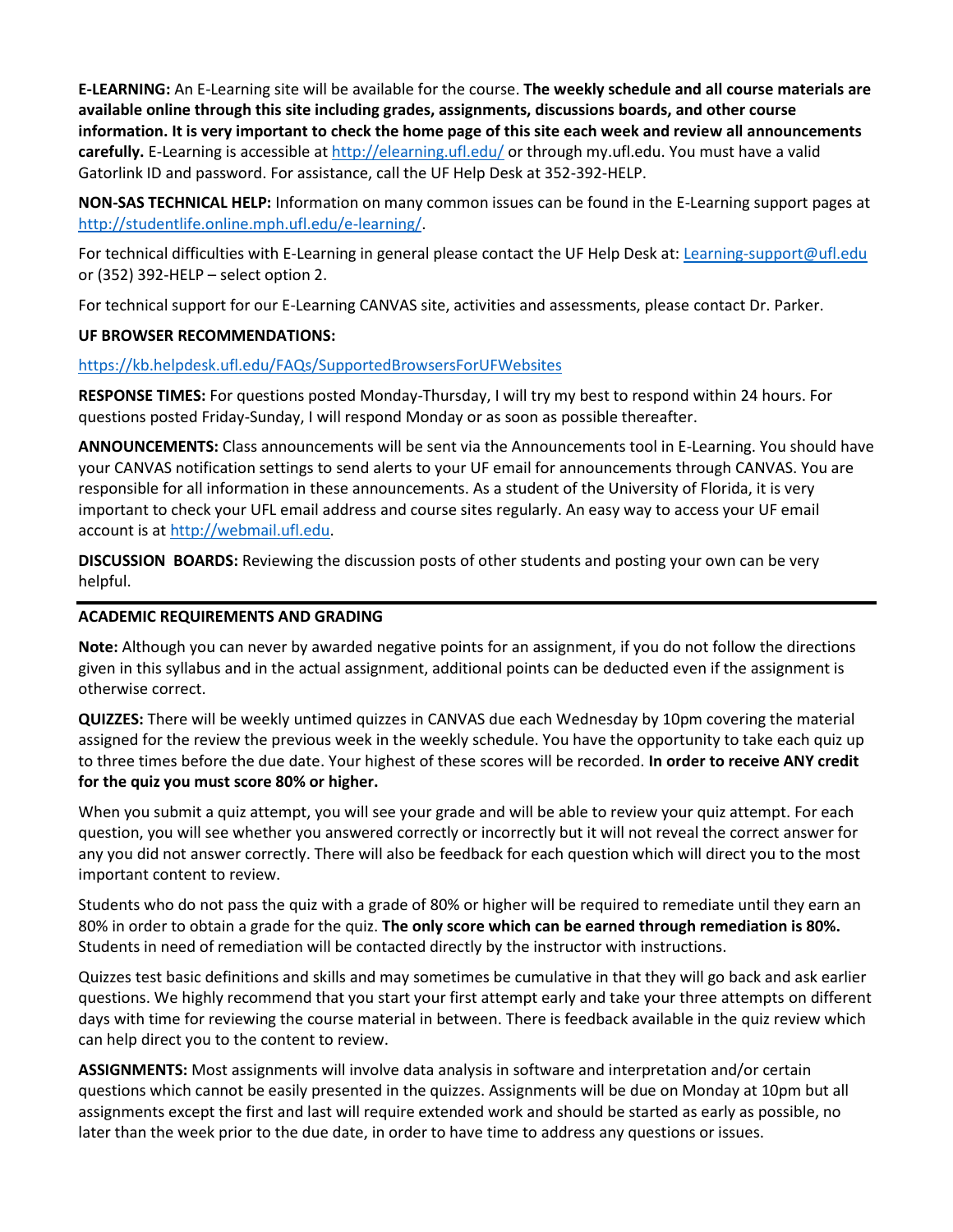**COURSE PROJECT:** Each student will individually prepare a course project consisting of a guided data analysis base upon two (hopefully linearly related) quantitation variables. These variables will then be categorized in the two ways (2 levels, 3+ levels). The relationship between the two variables will be investigated using different combinations of variable types. This course project will be completed in 4 STEPS during the semester.

**GROUP ASSIGNMENTS:** During selected class sessions, groups will work on specific worksheets and assignments. The grades for these assignments are based upon your attendance and participation during the assignment.

**ATTENDANCE:** The first class session and all Thursday class sessions are required. Attendance will be taken during each required class session. Points may be deducted for arriving late. Monday class sessions (beginning Week 2) are optional although attendance will be taken for our records.

**CLASS SESSIONS:** Monday class sessions (beginning Week 2) are optional. The sessions will begin with a brief lecture and discussion of the current content followed by time to work on assignments and ask individual questions of the instructor and TA. Thursday class sessions are REQUIRED and part of the attendance and group work grades. These sessions will begin with a brief opportunity for questions. Eight of these sessions will involve group activities.

Any time not taken specifically with group activities or instructor led discussion can generally be used in whatever way each student finds most beneficial including working on assignments, quizzes, reviewing course materials and tutorials. If you wish to review videos in class bring headphones or ear buds as audio cannot be played aloud during class. Use this time to try to address all important questions so that outside of class you will be able to make efficient use of your time.

Note: All assignments must be submitted via E-Learning by the exact due date and time.

| Requirement                              | % of final grade |
|------------------------------------------|------------------|
| Quizzes $(15 - 1.4\%$ each)              | 21%              |
| Assignments (7)                          | 45%              |
| Software for Assignments                 | 5%               |
| Software for Course Project (STEP 1,2,3) | 10%              |
| Course Project STEP 4                    | 14%              |
| <b>Required Attendance</b>               | 5%               |

## **Grading**

| <b>Final Average</b> | 94-100 | $90 - 93$ | 85-89 | 80-84 | 7-79<br>ララー | 74-76         | 70-73 | 67-69 | 64-66 | 60-63 | 57-59 | $57$ |
|----------------------|--------|-----------|-------|-------|-------------|---------------|-------|-------|-------|-------|-------|------|
| <b>Letter Grade</b>  |        | Α۰        | В+    | ັ     | в-          | ັ             |       | ∽     | D+    |       | -ب    |      |
| <b>GPA</b>           | 4.C    | 3.67      | 3.33  | J.U   | 2.67        | ว วว<br>د د.ء | z.u   | 1.67  | 1.33  | 1.U   | 0.67  |      |

Please be aware that a C- is not an acceptable grade for graduate students. A grade of C counts toward a graduate degree only if an equal number of credits in courses numbered 5000 or higher have been earned with an A.

**GRADE RESPONSE TIMES:** The time to receive your grade on assignments will vary depending on the type and length of the assignment. The instructor and TAs will always strive to return your graded work as soon as possible.

**MAKE-UP POLICY:** Students are allowed to make up work ONLY as a result of illness or other unanticipated circumstances warranting a medical excuse and resulting in the student missing an assignment deadline, consistent with College policy. Documentation from a health care provider is require. Work missed for any other reason will receive a grade of zero. Any requests for make-ups due to technical issued MUST be accompanied by the ticket number received from e-learning support when the problem was reported to them. The ticket number will document the time and date of the problem. You MUST e-mail your instructor within 24 hours of the technical difficulty if you wish to request a make-up.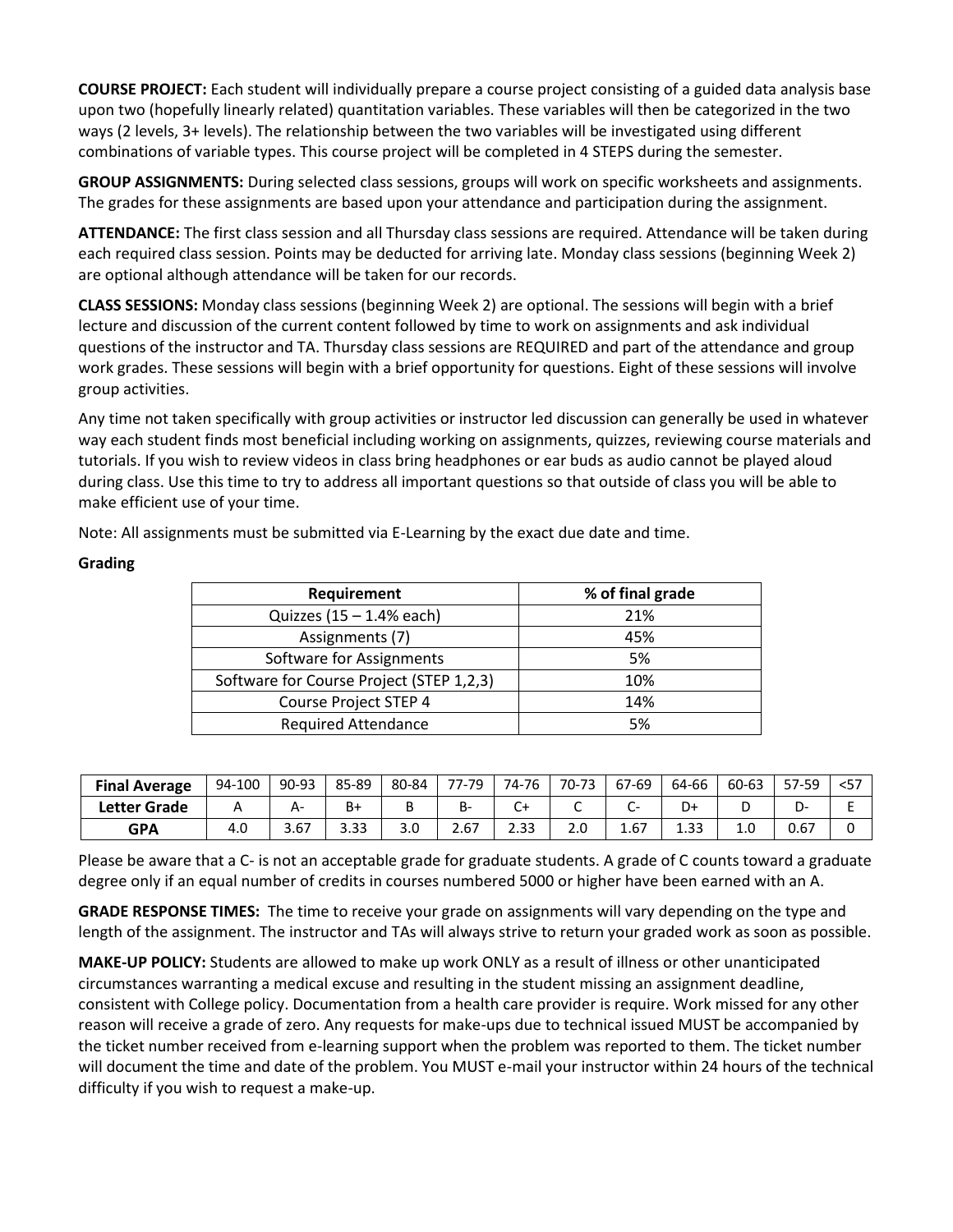**ATTENDANCE:** Class attendance for required sessions is mandatory. Excused absences follow the criteria of the UF graduate catalogue (e.g. illness, serious family emergency, military obligation, religious holidays), and should be communicated with the instructor prior to the missed class day when possible. UF rules require attendance during the first two course sessions. Regardless of attendance, students are responsible for all material presented in class and meeting the scheduled dates for class assignments. Finally, students should review the currently assigned materials prior to the class meetings, and be prepared to discuss the material. For more information on UF's attendance policy see: [http://www.registrar.ufl.edu/catalogarchive/01-02](http://www.registrar.ufl.edu/catalogarchive/01-02-catalog/academic_regulations/academic_regulations_013_.htm) [catalog/academic\\_regulations/academic\\_regulations\\_013\\_.htm](http://www.registrar.ufl.edu/catalogarchive/01-02-catalog/academic_regulations/academic_regulations_013_.htm)

## **STUDENT EXPECTATIONS, ROLES, AND OPPORTUNITIES FOR INPUT**

**COMMUNICATION GUIDELINES:** Questions about course material should be asked in class or posted on the course discussion boards in E-Learning. Questions about specific quiz questions or issues of a personal nature should be sent by email through E-Learning.

**ONLINE FACULTY COURSE EVALUATIONS:** Students are expected to provide feedback on the quality of instruction in this course by completing online evaluation a[t http://evaluations.ufl.edu.](http://evaluations.ufl.edu/) I value your feedback on the course and consistently work to improve the course based on your comments in the evaluations. Course evaluations are also an integral part of the faculty promotion process. Evaluations are typically open the last two weeks of the semester.

**ACADEMIC INTEGRITY:** Students are expected to act in accordance with the UF policy on academic integrity. As a student at UF, you have committed yourself to uphold the Honor Code, which includes the following pledge:

## **"We, the members of the University of Florida community, pledge to hold ourselves and our peers to the highest standards of honesty and integrity."**

You are expected to exhibit behavior consistent with this commitment to the UF academic community, and on all work submitted for credit at UF. The following pledge is either required or implied on all work:

## **"On my honor, I have neither given nor received unauthorized aid in doing this assignment."**

It is your individual responsibility to know and comply with all UF policies and procedures regarding academic integrity and the Student Honor Code. Violations of the Honor Code at UF will not be tolerated. Violations will be reported to the Dean of Students Office for consideration of disciplinary action. For additional information on the student honor code see[: http://www.dso.ufl.edu/sccr/process/student-conduct-honor-code/.](http://www.dso.ufl.edu/sccr/process/student-conduct-honor-code/)

Please remember cheating, lying, misinterpretations, or plagiarism in any form is unacceptable and inexcusable behavior.

#### **ADVICE FROM DR. PARKER**

All that I can ask is that you do the best you can with the materials that are made available to you and to ask when you need more direction or explanation.

It is expected that you will spend approximately 10-12 hours per week on this course. This is roughly equivalent to 3 hours in class combined with 6-9 hours outside of class. Scheduling your time wisely and working efficiently will minimize the need for extra work in this course.

Generally, I advise students to break this time up into blocks of 1-3 hours split over as many days of the week as possible given your schedule. Working on too much material in one sitting is more likely to cause frustration and does not allow for time for understanding to develop or for questions to be answered.

Learn to use the materials to your greatest advantage. There is a lot of content, but if you understand the examples we present or if you have experience with certain topic, it may not be necessary to review all of the content we provide.

The questions presented in the learn by doing and did I get this activities as well as the course worksheets are indicative of important questions and concepts that you will need to understand and are designed to teach as well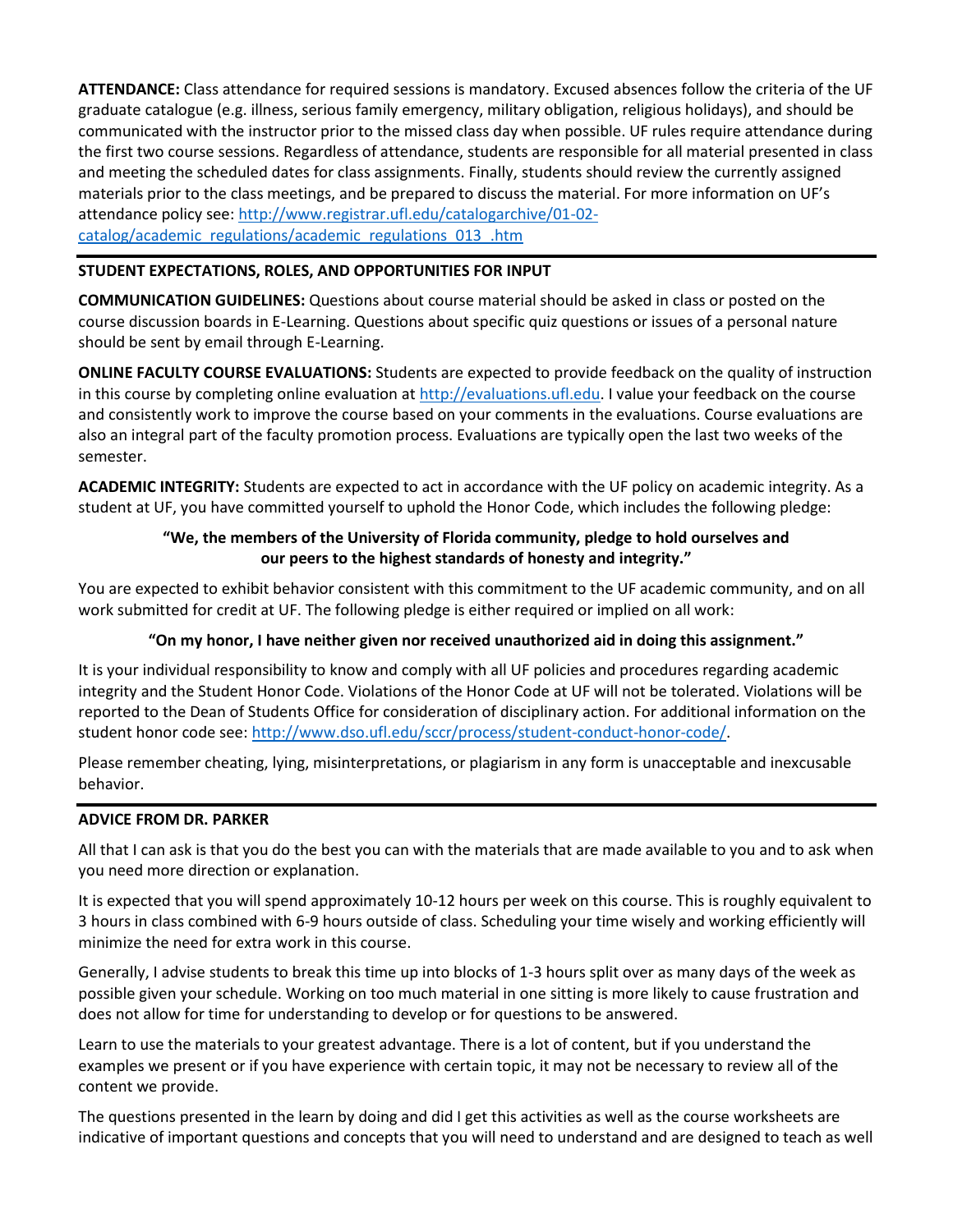as test your understanding. We highly encourage you to go through these as they are presented in the online textbook (for the learn by doing and did I get this activities) and on the home page in E-Learning (for the worksheets).

If you go through the content as directed, you will learn the skills you need to succeed in the course as well as build a foundation of statistical knowledge. If at times you feel lost, please ask but also understand that the course is building to a complete picture. Sometimes it is hard to see how each topic is related until later in the semester when we tie everything together. Often in the learn by doing activities and worksheets we are leading you to think about things that will be important later in the course in addition to working on skills to the current topic.

Watch the software tutorials carefully, especially if you find the software aspect challenging and review our suggestions in the SAS information section earlier. Do not allow yourself to waste time working in the software. If you are having issues, let us know immediately and we will help as soon as possible. Try to make sure as much of your time as possible in the software is productive.

Be sure to ask when you don't understand and work hard to stay on trach with the material. Getting behind can be difficult to fix in any course. Let the instructor know as soon as possible if you feel you are falling behind.

## **SUPPORT SERVICES**

**Accommodations for Students with Disabilities:** If you require classroom accommodation because of a disability, you must register with the Dean of Students Offic[e http://www.dso.ufl.edu](http://www.dso.ufl.edu/) within the first week of class. The Dean of Students Office will provide documentation to you, which you then give to the instructor when requesting accommodation. The College is committed to providing reasonable accommodations to assist students in their coursework.

**Counseling and Student Health:** Your well-being is important to the University of Florida. **The U Matter, We Care initiative** is committed to creating a culture of care on our campus by encouraging members of our community to look out for one another and to reach out for help if a member of our community is in need.

If you or a friend is in distress, please contact umatter@ufl.edu so that the U Matter, We Care Team can reach out to the student in distress. A nighttime and weekend crisis counselor is available by phone at 352-392-1575. The U Matter, We Care Team can help connect students to the many other helping resources available including, but not limited to, Victim Advocates, Housing staff, and the Counseling and Wellness Center. Please remember that asking for help is a sign of strength. In case of emergency, call 9-1-1.

Students sometimes experience stress from academic expectations and/or personal and interpersonal issues that may interfere with their academic performance. If you find yourself facing issues that have the potential to or are already negatively affecting your coursework, you are encouraged to talk with an instructor and/or seek help through University resources available to you.

- The Counseling and Wellness Center 352-392-1575 offers a variety of support services such as psychological assessment and intervention and assistance for math and test anxiety. Visit their web site for more information: [http://www.counseling.ufl.edu.](http://www.counseling.ufl.edu/) On line and in person assistance is available.
- You Matter We Care website: [http://www.umatter.ufl.edu/.](http://www.umatter.ufl.edu/) If you are feeling overwhelmed or stressed, you can reach out for help through the You Matter We Care website, which is staffed by Dean of Students and Counseling Center personnel.
- The Student Health Care Center at Shands is a satellite clinic of the main Student Health Care Center located on Fletcher Drive on campus. Student Health at Shands offers a variety of clinical services. The clinic is located on the second floor of the Dental Tower in the Health Science Center. For more information, contact the clinic at 392-0627 or check out the web site at: <https://shcc.ufl.edu/>
- Crisis intervention is always available 24/7 from: Alachua County Crisis Center: (352) 264-6789 <http://www.alachuacounty.us/DEPTS/CSS/CRISISCENTER/Pages/CrisisCenter.aspx>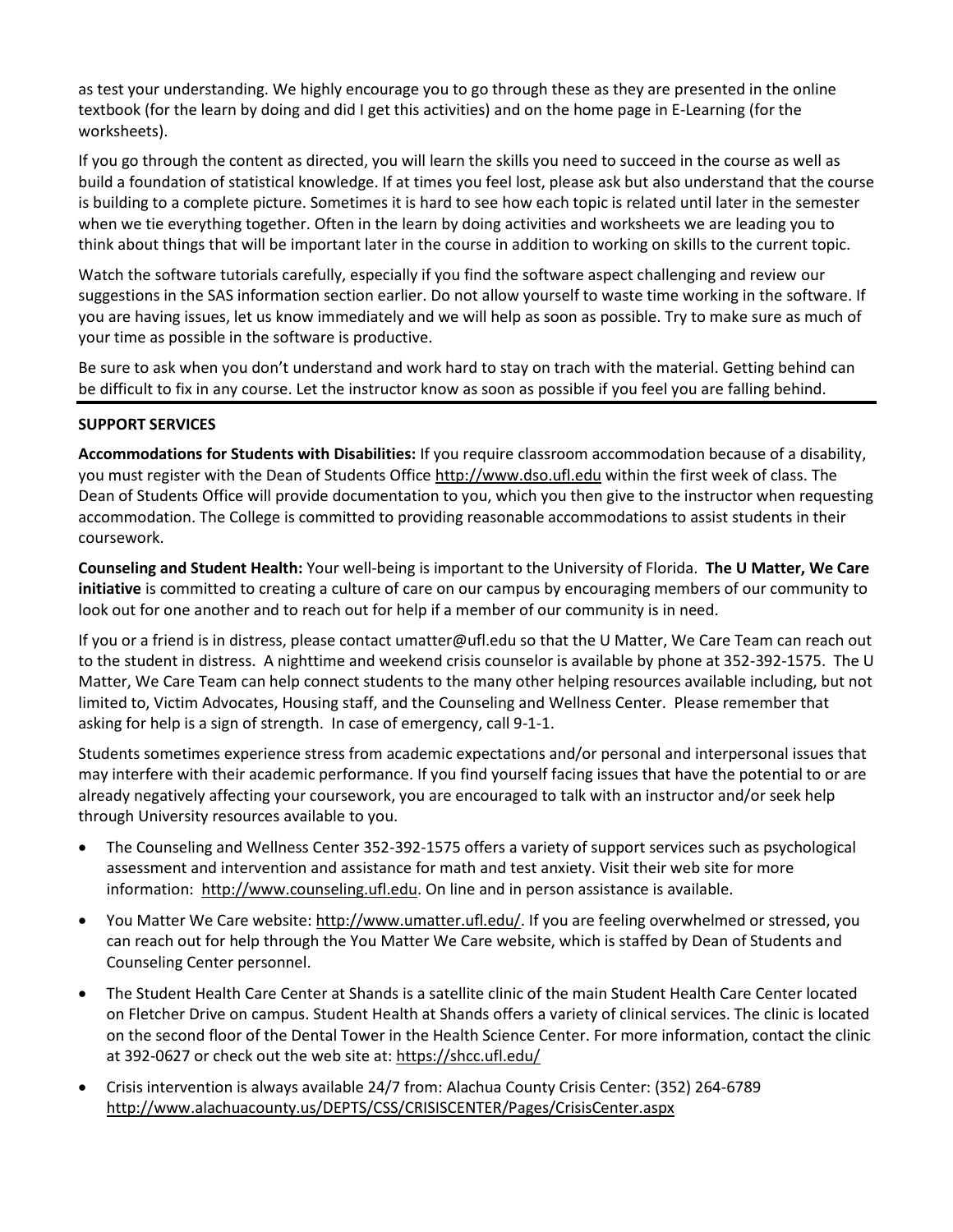*BUT – Do not wait until you reach a crisis to come in and talk with us. We have helped many students through stressful situations impacting their academic performance. You are not alone so do not be afraid to ask for assistance.*

#### **INCLUSIVE LEARNING ENVIRONMENT**

Public health and health professions are based on the belief in human dignity and on respect for the individual. As we share our personal beliefs inside or outside of the classroom, it is always with the understanding that we value and respect diversity of background, experience, and opinion, where every individual feels valued. We believe in, and promote, openness and tolerance of differences in ethnicity and culture, and we respect differing personal, spiritual, religious and political values. We further believe that celebrating such diversity enriches the quality of the educational experiences we provide our students and enhances our own personal and professional relationships. We embrace The University of Florida's Non-Discrimination Policy, which reads, "The University shall actively promote equal opportunity policies and practices conforming to laws against discrimination. The University is committed to non-discrimination with respect to race, creed, color, religion, age, disability, sex, sexual orientation, gender identity and expression, marital status, national origin, political opinions or affiliations, genetic information and veteran status as protected under the Vietnam Era Veterans' Readjustment Assistance Act." If you have questions or concerns about your rights and responsibilities for inclusive learning environment, please see your instructor or refer to the Office of Multicultural & Diversity Affairs website: [www.multicultural.ufl.edu](http://www.multicultural.ufl.edu/)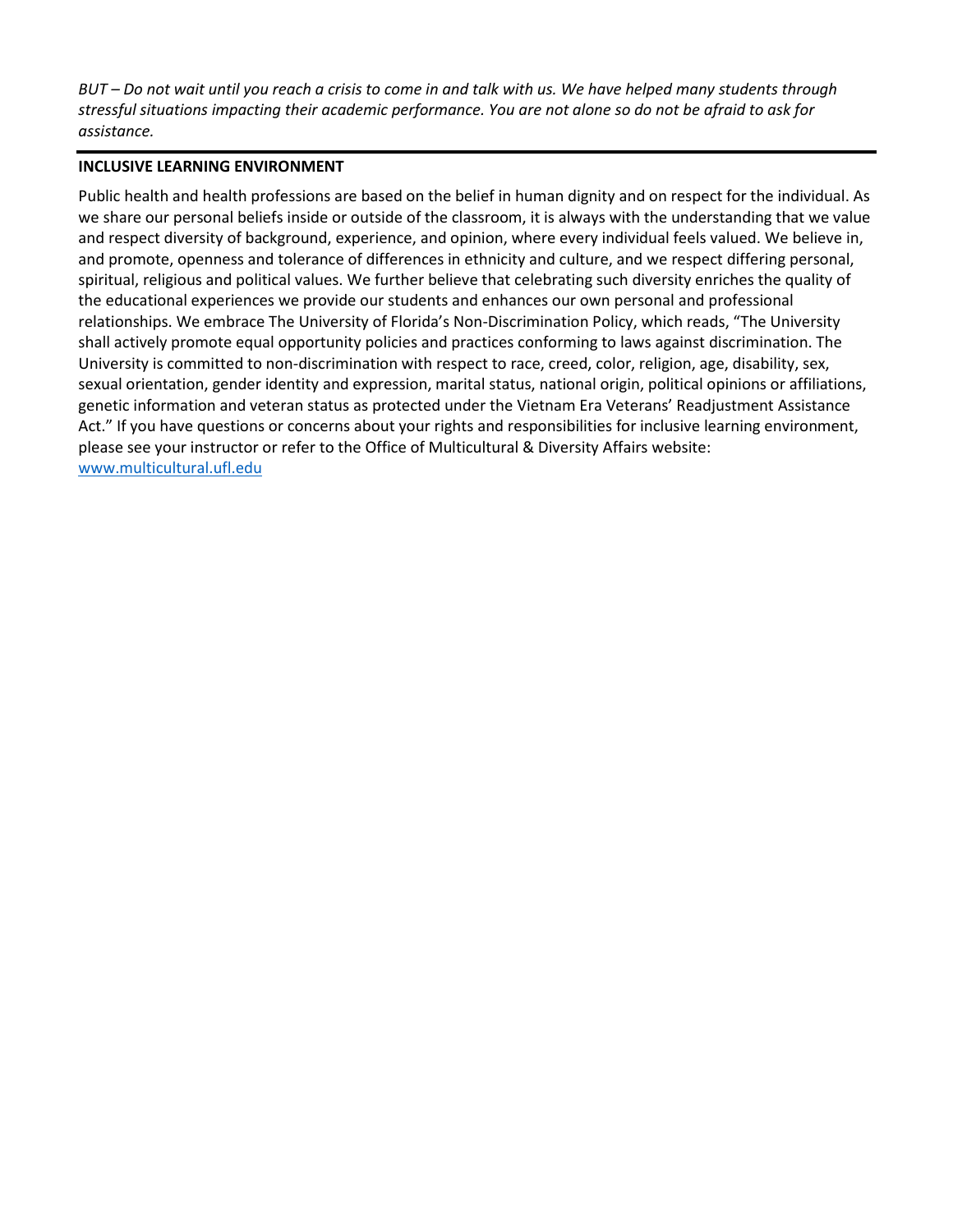# PHC 6052 Schedule

## For more details, see the weekly schedule in E-learning

Remember to bring headphones or earbuds if you wish to listen to course material videos or software tutorials in class.

| <b>Content to Review</b>              | <b>Monday</b>                                                                                                                                                                                                    | Wednesday                                                                              | Thursday                                                                                                                                                                                                                                               |
|---------------------------------------|------------------------------------------------------------------------------------------------------------------------------------------------------------------------------------------------------------------|----------------------------------------------------------------------------------------|--------------------------------------------------------------------------------------------------------------------------------------------------------------------------------------------------------------------------------------------------------|
| Week 1                                | 8/21                                                                                                                                                                                                             | 8/23                                                                                   | 8/24                                                                                                                                                                                                                                                   |
| Introduction<br><b>Preliminaries</b>  | (Required Session) In Class: Work on<br>• Assignment #1 Part A<br>(Nameplates and Picture)<br>• Test classroom internet access on device(s)                                                                      |                                                                                        | (Required Session) In Class: Work on<br>• Group Assignment #1 - Variables<br>• Test classroom internet access on device(s)<br>• Assignment #1 Part B - Self Assessment<br><b>Due In Class:</b><br>• Assignment #1 Part A (Nameplates with<br>Pictures) |
| Week 2                                | 8/28                                                                                                                                                                                                             | 8/30                                                                                   | 8/31                                                                                                                                                                                                                                                   |
| <b>EDA for One Variable</b>           | (Optional Session) In Class: Work on<br>• Assignment #1 Part B - Self Assessment<br>• Review Course Materials<br>Need access to internet & e-learning<br>Due 10:00pm<br>• Assignment #1 Part B - Self Assessment | Due 10:00pm<br>• Syllabus Quiz in Assessments<br>• Quiz #1 - Preliminaries             | <b>DUE TODAY - Software Working!!!</b><br>$6052 = SAS$                                                                                                                                                                                                 |
| Week 3                                | 9/4                                                                                                                                                                                                              | 9/6                                                                                    | 9/7                                                                                                                                                                                                                                                    |
| <b>EDA for Two Variables</b>          | No Class - Labor Day Holiday                                                                                                                                                                                     | Due 10:00pm<br>• Quiz #2 - Unit 1 (Part $1$ -<br><b>Through "Normal Shape")</b>        | (Required Session) In Class: Work on<br>• Assignment #2                                                                                                                                                                                                |
| Week 4                                | 9/11                                                                                                                                                                                                             | 9/13                                                                                   | 9/14                                                                                                                                                                                                                                                   |
| Remainder of Unit 1,<br>All of Unit 2 | (Optional Session) In Class: Work on<br>• Assignment #2 or #3<br>Due 10:00pm<br>• Assignment #2 Part A - EDA for One<br><b>Variable (Software)</b>                                                               | Due 10:00pm<br>• Quiz #3 – Unit 1 (Part $2$ – Role-<br>type through Linear Regression) | (Required Session) In Class: Work on<br>• Assignment #2B<br>• Assignment #3                                                                                                                                                                            |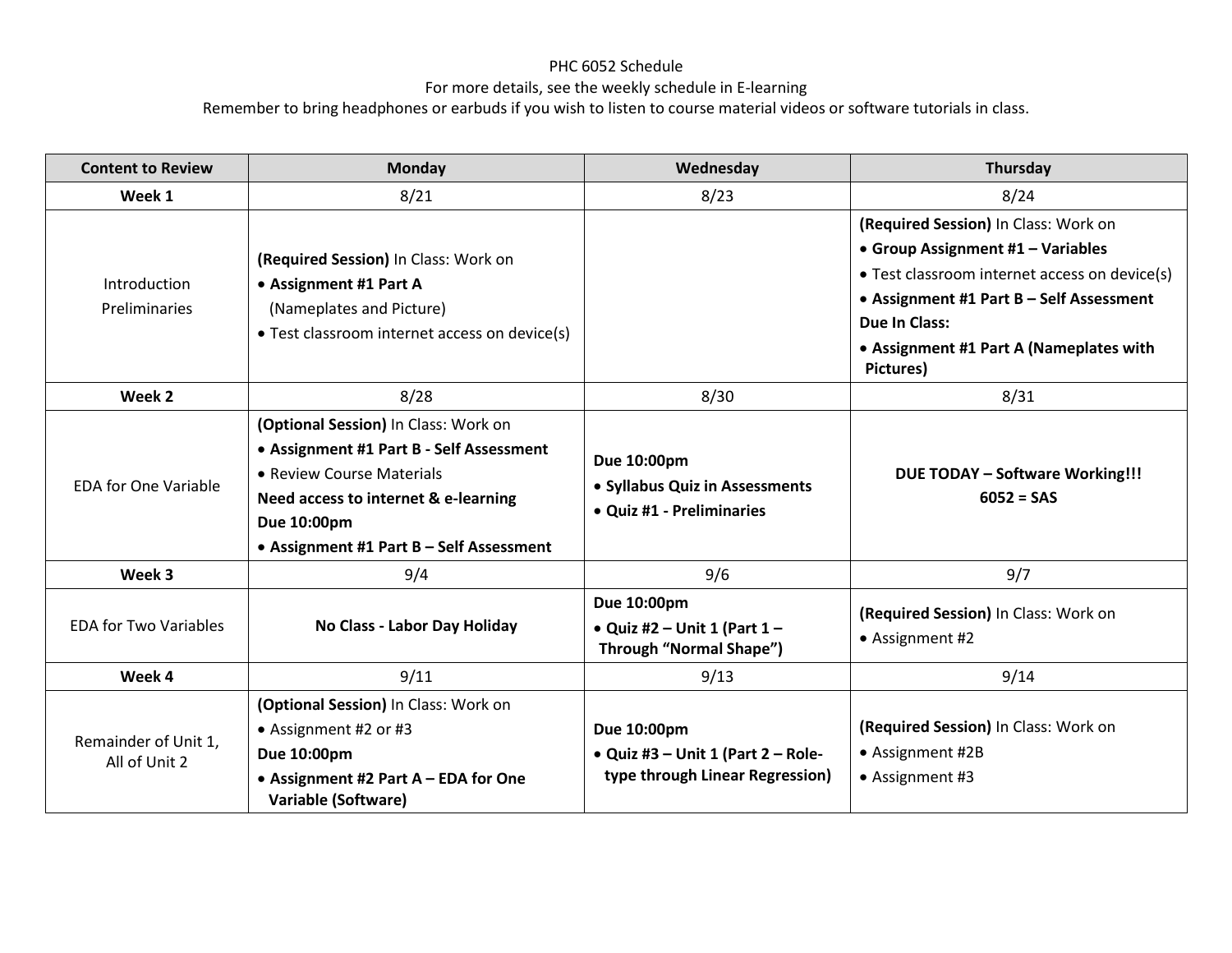| <b>Content to Review</b>                    | <b>Monday</b>                                                                                                                                                                                                                                                                                                                        | Wednesday                                                                                                 | Thursday                                                                                                                                                                                                                                                                                                                                                |
|---------------------------------------------|--------------------------------------------------------------------------------------------------------------------------------------------------------------------------------------------------------------------------------------------------------------------------------------------------------------------------------------|-----------------------------------------------------------------------------------------------------------|---------------------------------------------------------------------------------------------------------------------------------------------------------------------------------------------------------------------------------------------------------------------------------------------------------------------------------------------------------|
| Week 5                                      | 9/18                                                                                                                                                                                                                                                                                                                                 | 9/20                                                                                                      | 9/21                                                                                                                                                                                                                                                                                                                                                    |
| Unit 3A<br>Week 6<br>Unit 3B - Discrete RVs | (Optional Session) In Class: Work on<br>• Assignments #3 or #5<br>Due 10:00pm<br>• Assignment #2 Part B - EDA for One<br>Variable (Written)<br>9/25<br>(Optional Session) In Class: Work on<br>• Assignments #3 or #5<br>• Assignment #4 - Independence<br>Due 10:00pm<br>• Assignment #3 Part A - Case CC and Case<br>CQ (Software) | Due 10:00pm<br>• Quiz #4 - Causation - Unit 2<br>9/27<br>Due 10:00pm<br>• Quiz #5 - Unit 3A - Probability | (Required Session) In Class: Work on<br>• Group Assignment #2 - Probability<br>If your group finishes early you can work on<br>• Assignments #3 or #5<br>• Assignment #4<br>9/28<br>(Required Session) In Class: Work on<br>• Group Assignment #3 - Discrete RVs<br>If your group finishes early you can work on<br>• Assignment #3B<br>• Assignment #4 |
| Week 7                                      | 10/2                                                                                                                                                                                                                                                                                                                                 | 10/4                                                                                                      | • Assignment #5<br>10/5                                                                                                                                                                                                                                                                                                                                 |
| Unit 3B - Continuous RVs                    | (Optional Session) In Class: Work on<br>• Assignments #3B or #5<br>• Assignment #4 - Independence<br>Due 10:00pm<br>• Assignment #3 Part B - Case CC and Case<br>CQ (Written)<br>• Assignment #4 - Independent Events                                                                                                                | Due 10:00pm<br>• Quiz #6 - Unit 3B - Discrete RVs                                                         | (Required Session) In Class: Work on<br>• Group Assignment #4 - Continuous RVs<br>If your group finishes early you can work on<br>• Assignment #5<br>• Course Project STEP 1                                                                                                                                                                            |
| Week 8                                      | 10/9                                                                                                                                                                                                                                                                                                                                 | 10/11                                                                                                     | 10/12                                                                                                                                                                                                                                                                                                                                                   |
| <b>Sampling Distributions</b>               | (Optional Session) In Class: Work on<br>• Assignment #5<br>• Course Project STEP 1<br>Due 10:00pm<br>• Assignment #5 Part A - EDA for Two<br><b>Variables (Software)</b>                                                                                                                                                             | Due 10:00pm<br>• Quiz #7 - Unit 3B Continuous<br><b>RVs</b>                                               | (Required Session) In Class: Work on<br>• Assignment #5B<br>• Course Project STEP 1                                                                                                                                                                                                                                                                     |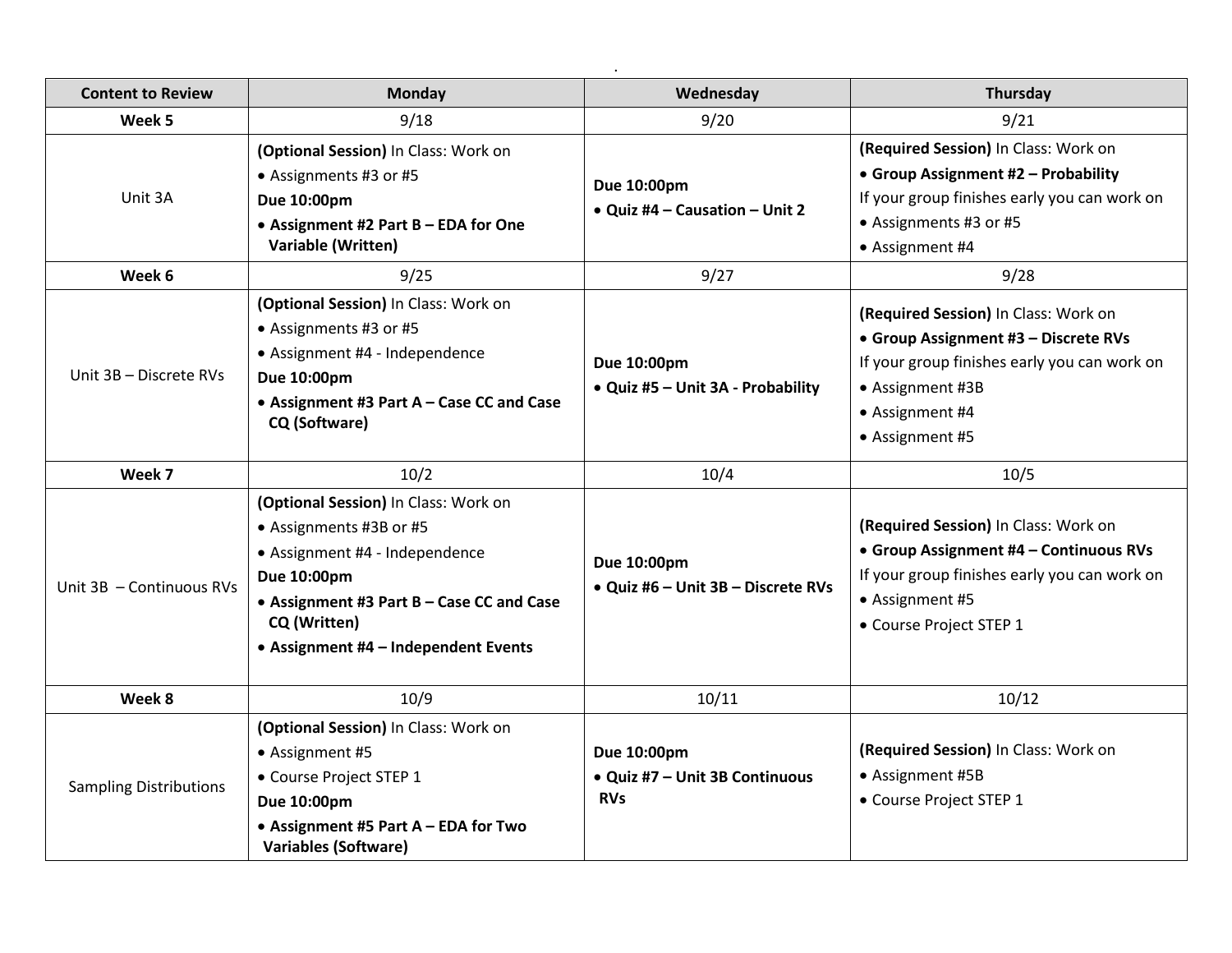| <b>Content to Review</b>               | Monday                                                                                                                                                                                             | Wednesday                                                               | Thursday                                                                                                                                                                                            |
|----------------------------------------|----------------------------------------------------------------------------------------------------------------------------------------------------------------------------------------------------|-------------------------------------------------------------------------|-----------------------------------------------------------------------------------------------------------------------------------------------------------------------------------------------------|
| Week 9                                 | 10/16                                                                                                                                                                                              | 10/18                                                                   | 10/19                                                                                                                                                                                               |
| Unit 4A - Estimation                   | (Optional Session) In Class: Work on<br>• Assignment #5<br>• Course Project STEP 1<br>Due 10:00pm<br>• Assignment #5 Part B - EDA for Two<br><b>Variables (Written)</b><br>• Course Project STEP 1 | Due 10:00pm<br>• Quiz #8 – Unit $3B$ – Sampling<br><b>Distributions</b> | (Required Session) In Class: Work on<br>• Group Assignment #5 - Estimation<br>If your group finishes early you can work on<br>• Course Project STEP 2<br>• Assignment #6 - Examples from Literature |
| Week 10                                | 10/23                                                                                                                                                                                              | 10/25                                                                   | 10/26                                                                                                                                                                                               |
| Unit 4A - Hypothesis<br><b>Testing</b> | (Optional Session) In Class: Work on<br>• Course Project STEP 2<br>• Assignment #6 - Examples from Literature                                                                                      | Due 10:00pm<br>• Quiz #9 - Unit 4A - Estimation                         | (Required Session) In Class: Work on<br>• Group Assignment #6 - Hypothesis Testing<br>If your group finishes early you can work on<br>• Course Project STEP 2                                       |
| Week 11                                | 10/30                                                                                                                                                                                              | 11/1                                                                    | 11/2                                                                                                                                                                                                |
| Unit 4B - Case CQ                      | (Optional Session) In Class: Work on<br>• Course Project STEP 2<br>• Assignment #6 - Examples from Literature<br>Due 10:00pm<br>• Course Project STEP 2                                            |                                                                         | (Required Session) In Class: Work on<br>• Course Project STEP 3                                                                                                                                     |
| Week 12                                | 11/6                                                                                                                                                                                               | 11/8                                                                    | 11/9                                                                                                                                                                                                |
| Unite 4B - Case CC and<br>QQ           | (Optional Session) In Class: Work on<br>• Course Project STEP 3<br>• Assignment #6 - Examples from Literature                                                                                      | Due 10:00pm<br>• Quiz #10 - Unit 4A - Hypothesis<br><b>Testing</b>      | (Required Session) In Class: Work on<br>• Course Project STEP 3<br>• Assignment #6 - Examples from Literature                                                                                       |

and the state of the state of the